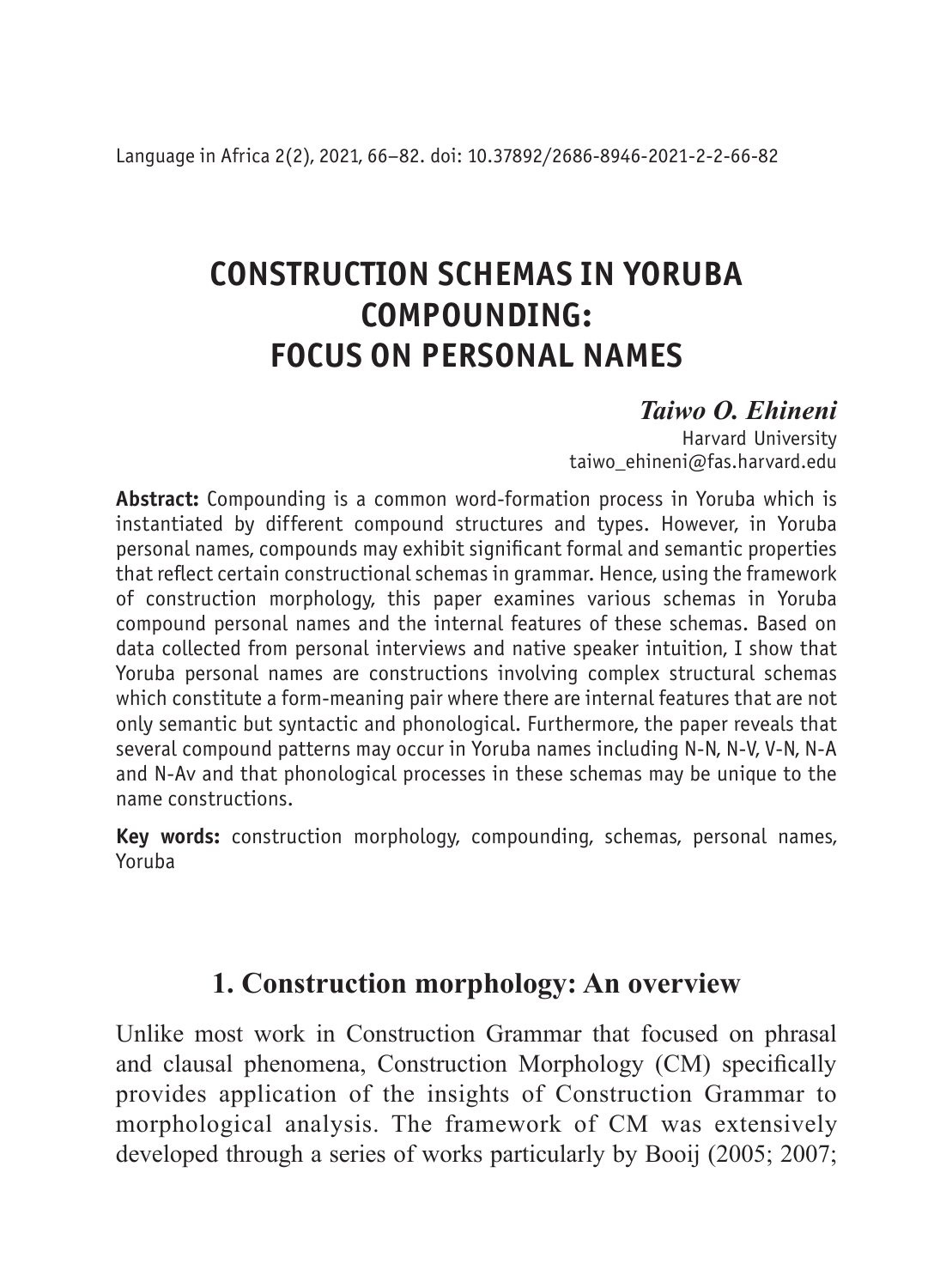2009; 2010; 2013). This development is informed by previous views by Michaelis and Lambrecht (1996: 216), who claim that "[i]n Construction Grammar, the grammar represents an inventory of formmeaning-function complexes, in which words are distinguished from grammatical constructions only with regard to their internal complexity"; and also by Croft (2001: 17), who observes "...the internal structure of words are also constructions... The only difference between morphological constructions and syntactic ones is that the former are entirely made up of bound morphemes while the latter are largely made up of free morphemes." In the development of the CM framework, Booij emphasizes a continuum view of the relationship between the lexicon and grammar and suggests the use of morphological schemas to express generalizations about form-meaning pairings.

According to Booij (2016), language users can assign internal structure to a word if there is a systematic correlation between its form and meaning. Using the following sets of words such as (a) *dancer*, *fighter*, *singer*, *walker* and (b) *dance*, *fight*, *sing*, *walk*, Booij explains that the verbal base is followed by the suffix *-er*, and a corresponding systematic meaning pattern 'one who Vs', where V stands for the meaning of the verb. Also, the systematic form difference between the words in (a) and those in (b) correlates with a systematic meaning difference – the words in (a) have the additional form component *-er*, and the additional meaning component 'agent of' (Booij 2016: 424). However, as Booij notes, while the nouns (1a) are considered as deverbal agent nouns and may be assigned an internal structure – [V*-er*]N – there is no reason to assign internal structure to nouns like *brother* and *father* that end in the same sequence /ǝr/, because these nouns do not correspond to verbs like *broth* or *fath*. Hence, according to Booij, assignment of word structure is based on systematic paradigmatic relationships between sets of words. These relationships may be expressed through the use of morphological schemas. For instance, the form-meaning correlations observed in the English deverbal (agentive) construction can be represented as a constructional schema:  $\leq [x]_{V_i}$  *er*]<sub>Nj</sub>  $\leftrightarrow$  [Agent of SEM<sub>i</sub>] $>$  (Booij 2015: 425).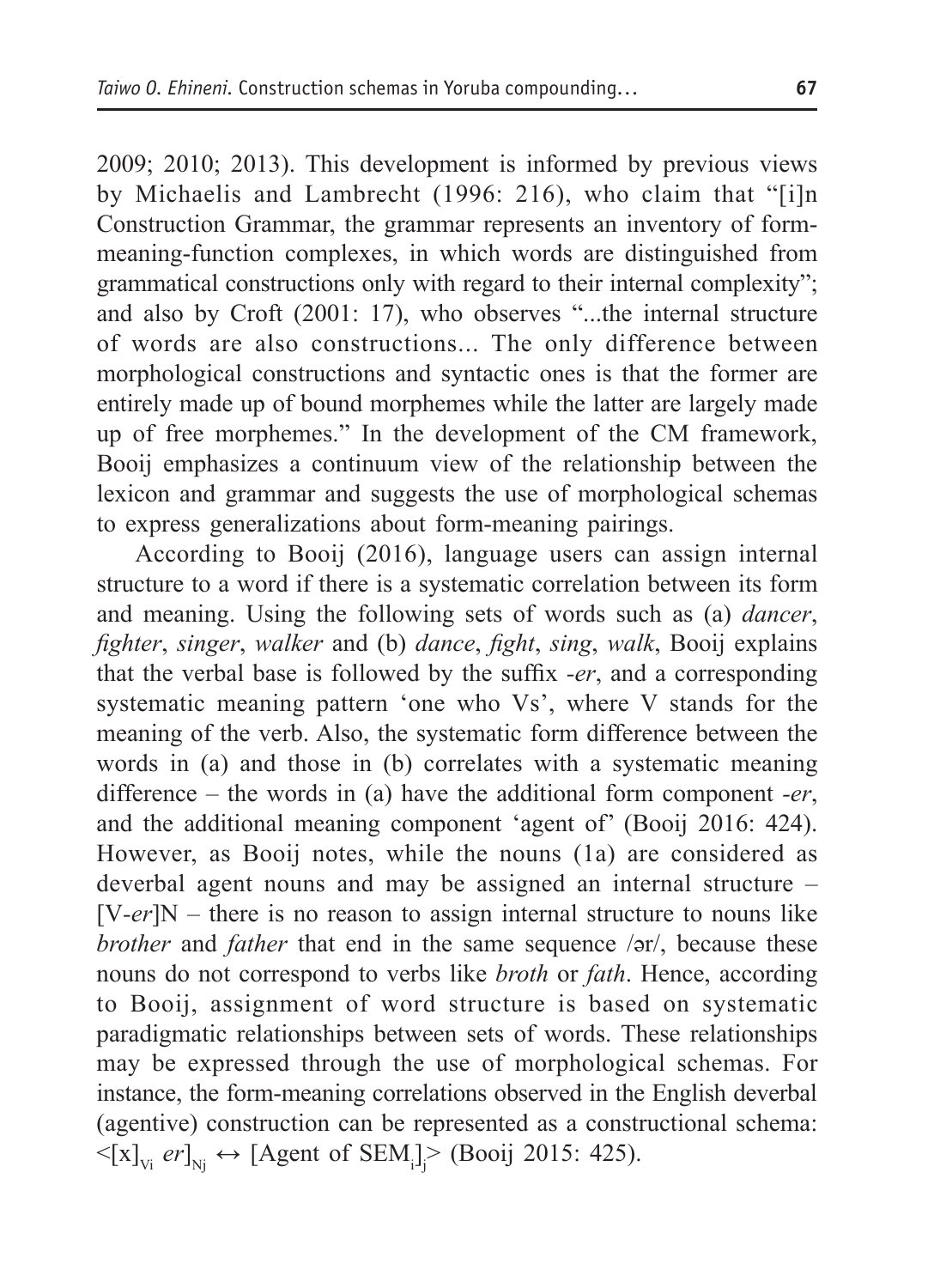Basically, the main tenets of Booij's CM are a theory of word grammar and the notion of 'construction'. The theory of word grammar/ structure in CM is based on the assumption that the word is the minimal linguistic sign, a form-meaning pair. The structure of a word comprises two dimensions – its phonological form and its morpho-syntactic properties. This means that each word links three types of information – PHON(ological), SYN(tactic) and SEM(antic) – and morphology or the grammar of words (Booij 2007a) must deal with the systematic relation between all three components (Booij 2010b: 429). Hence, constructions are pairings of form and meaning.

Structurally, the paper is divided into sections. §2 provides a brief background on Yoruba while an overview of Yoruba names in a CM perspective is presented in §3. In §4, an in-depth analysis of the constructional patterns in Yoruba name compounds is given, and the findings are summarized in §5. §2 provides a brief background about Yoruba while §3 and §4 focus on methodology and analysis.

### **2. Yoruba**

Yoruba belongs to the Benue-Congo family of the Niger-Congo language macrofamily, found mostly in South-West, Nigeria. It is the first language of approximately 30 million people, including people in Southwestern Nigeria, parts of Togo, Benin and Sierra Leone, and in other parts of the world such as Brazil, Venezuela, Cuba, Trinidad and Tobago, and Haiti (Schleicher 2008). While the language is referred to as Lucumi in Brazil, and Nago in Cuba, the term "Yoruba" is used for the standard, written form of the language (Dingemanse 2006). The Yoruba language can be classified into three major dialect areas including Northwest, Central, and Southeast; thus there is North-West Yoruba, Central Yoruba and South-East Yoruba (Adetugbo 1982). Based on Adetugbo's dialectological study, North-West Yoruba includes the variety spoken in Ibadan, Lagos, Ọyọ, Ọṣun and Abeokuta areas of Nigeria. The Central Yoruba variety is spoken in Ekiti, Ifẹ, Akurẹ, Ẹfọn, Ijeṣa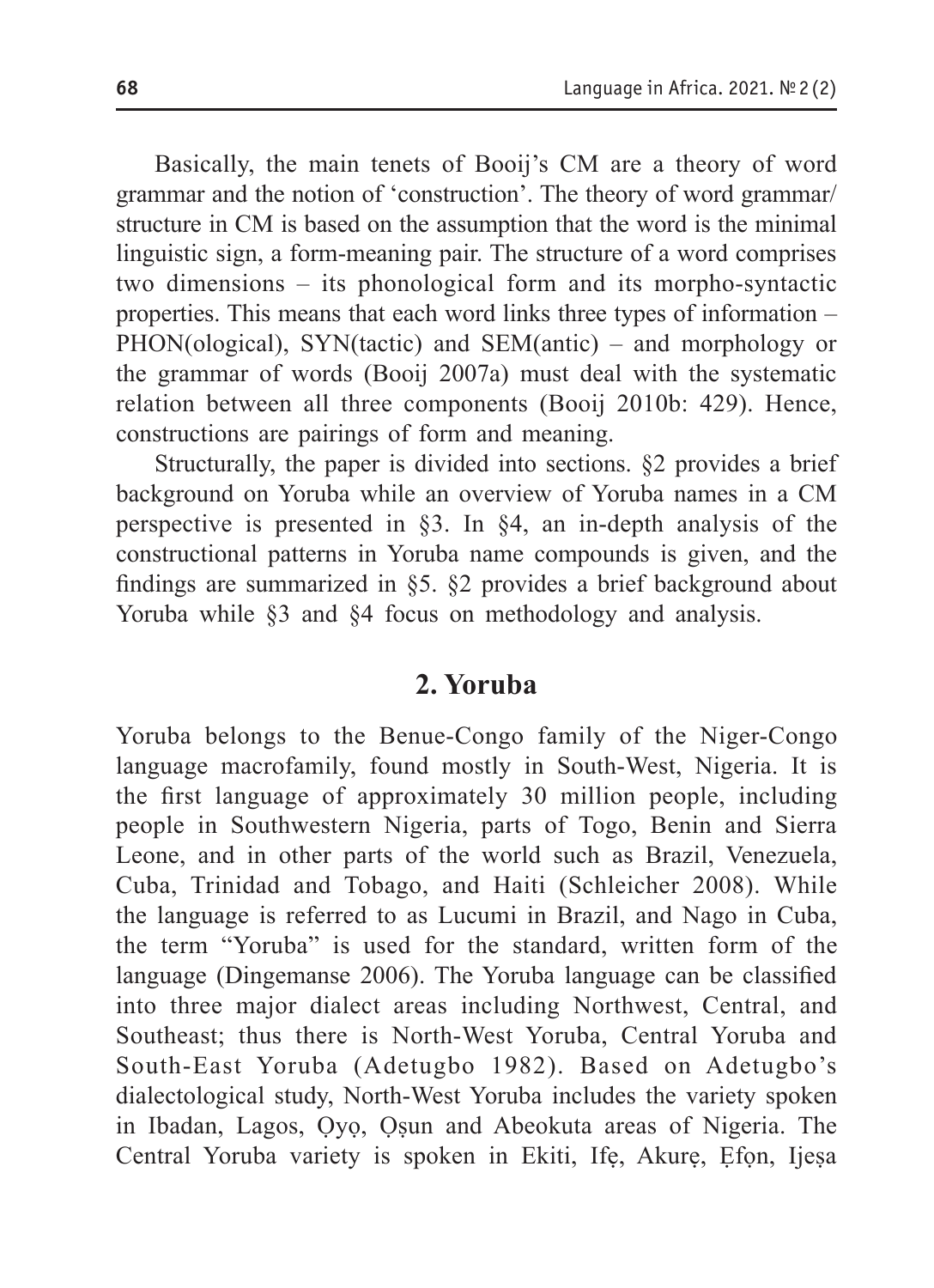and Igbomina areas of Nigeria, whereas South-East Yoruba is spoken in Ondo, Okitipupa, Ọwọ, Ṣagamu and parts of Ijẹbu also in Nigeria. This study focuses on standard Yoruba which is intelligible across all subgroups. While the Yoruba people predominantly occupy the western part of Nigeria, they can also be found in other parts of

West Africa and the world at large. The Yoruba linguistic community therefore covers the diasporic people of Yoruba descent who have gone beyond the aboriginal home of the Yorubas in Nigeria and have spread to other West African countries, such as Benin and Togo (Falola & Childs 2005). Some descendants of the Yoruba people were transported to the New World during the Trans-Atlantic Slavery Trade of the  $18<sup>th</sup>-19<sup>th</sup>$  centuries; most especially to the United States of America, Britain, Brazil, Cuba, Haiti, Trinidad, and Puerto Rico (Adetugbo 1973; Ade-Ajayi 1965). All these Yoruba descendants have been classified as members of the Yoruba Atlantic (Falola & Childs 2005). Hence, the Yorubas are not specifically a single entity in a place, but essentially, a conglomeration of diverse people bound together by a common history, language, and culture. While they predominantly occupy the western part of Nigeria, they can also be found in other parts of West Africa and the world at large.

Culturally, the Yoruba people are governed by traditional beliefs, customs, traditions and religion. Among the various aspects of Yoruba culture are the naming practices, which is the focus of this paper. Naming is a very important socio-cultural facet of the Yoruba community and is used to identify people's background and affinities. Yoruba names may also perform a few social roles such as to show status, convey experiences, and emotions as well provide instruction to people (Ehineni 2019). Yoruba names constitute a significant repertoire and reservoir of the Yoruba language. They are linguistic forms used by native speakers, and thus, reflects the linguistic system of the language. Hence, a study of personal names is an exploration of relevant aspects or forms of language in a specific linguistic context.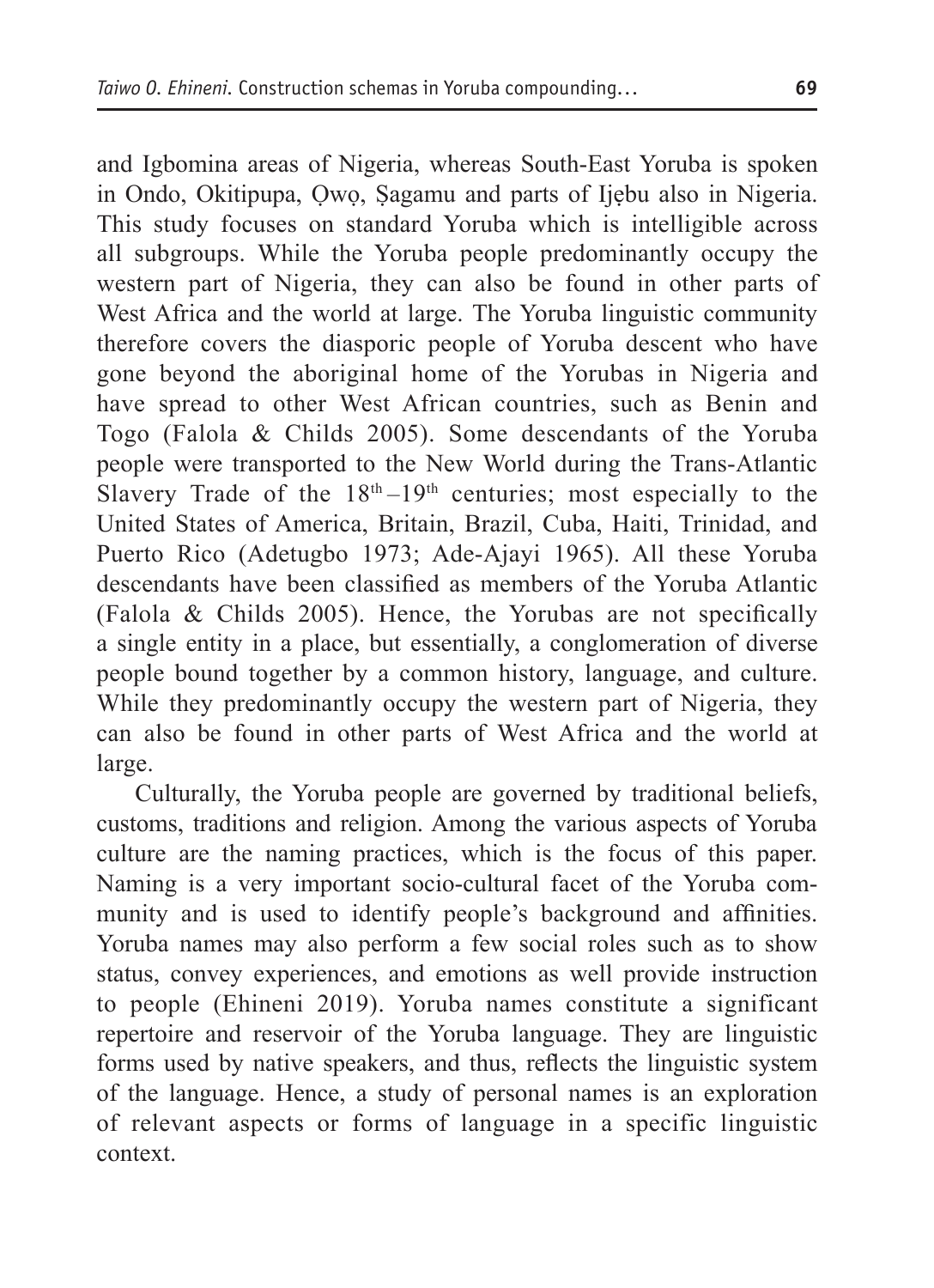# **3. Methodology**

In this section, we provide a brief description of the method of data collection and analysis. The data, which are personal names, are collected through oral interviews and questionnaires with Yoruba native speakers in Nigeria. The questionnaires were given to the informants to supply different Yoruba personal names that they know of, and their meanings. The subjects included both younger and older speakers of the language for content. However, follow-up interviews were conducted with older people from the Yoruba community since they are culturally regarded to be more knowledgeable about personal names and meanings – which helped to elicit the semantics of the names. Also, I used my native speaker intuition in data categorization. The names are discussed structurally where their intrinsic constructional features are specified. In our discussion of these features, we illustrate that linguistic properties pertaining to its form and meaning go hand-in-hand. Although some of their behavior follow from general and specific linguistic principles, they also exhibit an intriguing set of characteristics that cannot be attributed to anything but the schemata in which they appear.

In our analysis, we focus on each name category and the relevant construction schema. Also, various linguistic processes involved in the construction of each name category are discussed. We aim to show, following the CM framework, that each Yoruba personal name is a specific construction that indexes three properties of information from the lexicon – phonological, syntactic, semantic – and that these properties are unique to the name construction. In other words, Yoruba personal names can be identified and classified based on their distinctive properties. The following sections will identify various compounds in Yoruba personal names and discuss the nature of their constructions.

# **4. Analysis of сompounding**

Compounding, as Booij (2007: 75) explains, deals with "the combination of lexemes into larger words. In simple cases, compounding consists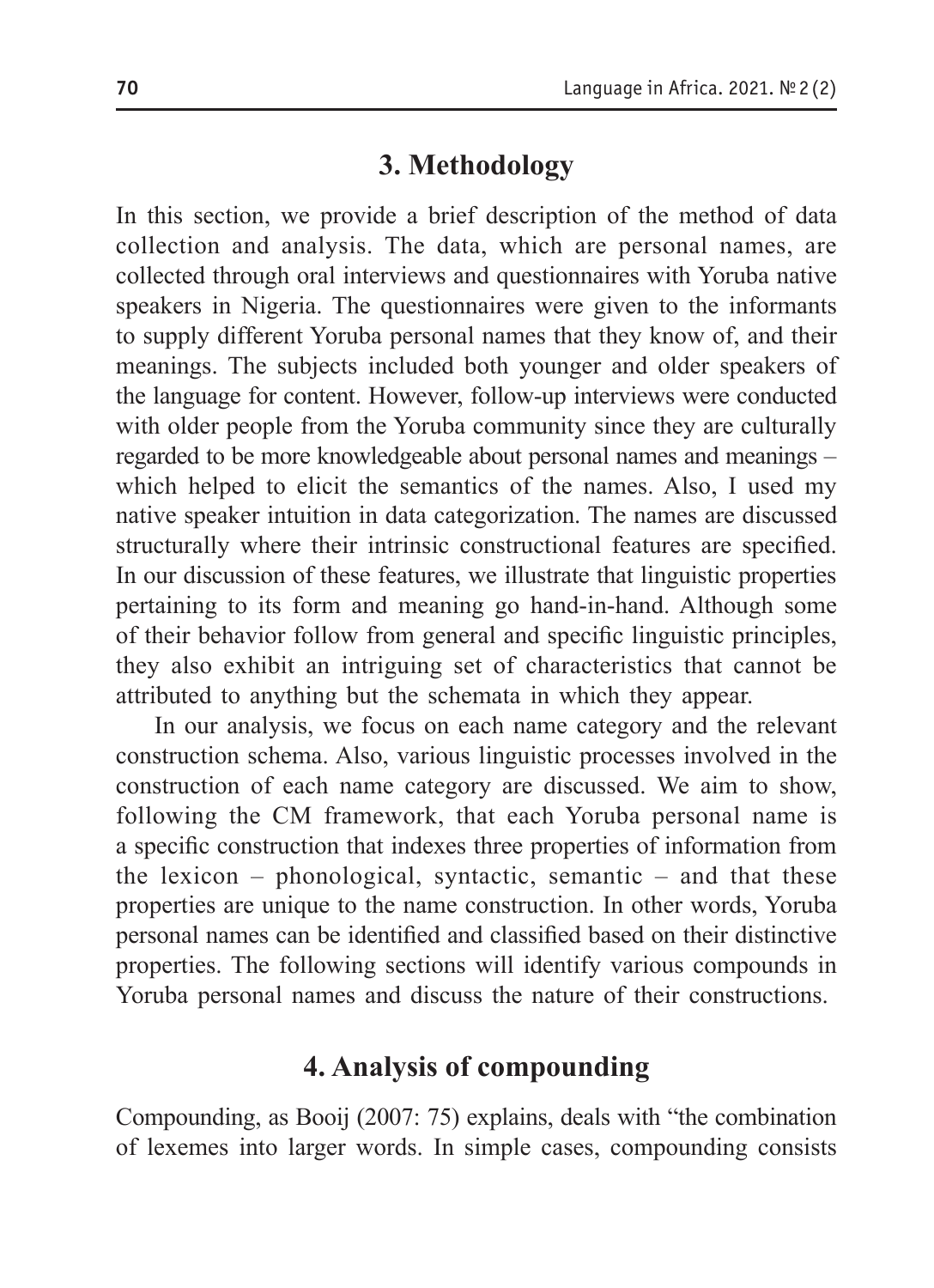of the combination of two words, in which one word modifies the meaning of the other, the head". Instead of using word-formation rules to analyze compounds, CM employs constructional schemas which "generalize over a set of existing words with a systematic correspondence between form and meaning" (Booij 2007: 34). As Booij further explains, these abstract schemas specify how new complex words can be created. A schema may therefore be seen as the formal representation of a construction, that is, a particular structural configuration with a specific meaning correlate. For instance, Booij proposes that, the word formation process for compounding in Dutch can be represented as follows:  $[[a]_{y} [b]_{y}$ ]Y 'Y<sub>i</sub> with relation R to X' (Booij 2009).

As Booij explains, the lower case variables a and b in this template stand for arbitrary sound sequences. The use of phonological variables indicates that phonological information does not play a restrictive role in this type of word formation. In terms of meaning, the nature of R is not specified, but is determined for each individual compound on the basis of the meaning of the compound constituents, and contextual knowledge (Booij 2009: 203). It has also been observed that in many languages certain types of phrases perform similar functions as words (Jackendoff 1997; 2002; Booij 2002). This leads to the development of compound-like phrases such as A-N compounds (adjective noun compounds) (i.e black box, cold war, etc.), which may also be considered lexical even though they are internally phrasal (Giegerich 2005; Booij 2010). In other words, *black box* may be considered as a lexical item for a concept but has two words internally.<sup>1</sup>

The next section will specifically explore the issue of compounding in Yoruba names with a view to exploring the extent to which the framework of construction morphology can account for various compound types in the names. First, while Booij's studies on CM have

<sup>1</sup> I understand that there is a difference between *black box* (a box which is black in color) and a *blackbox* (which does not have to be black). Both have "two words" internally. Hence, it is possible to distinguish between both forms in conceptual terms.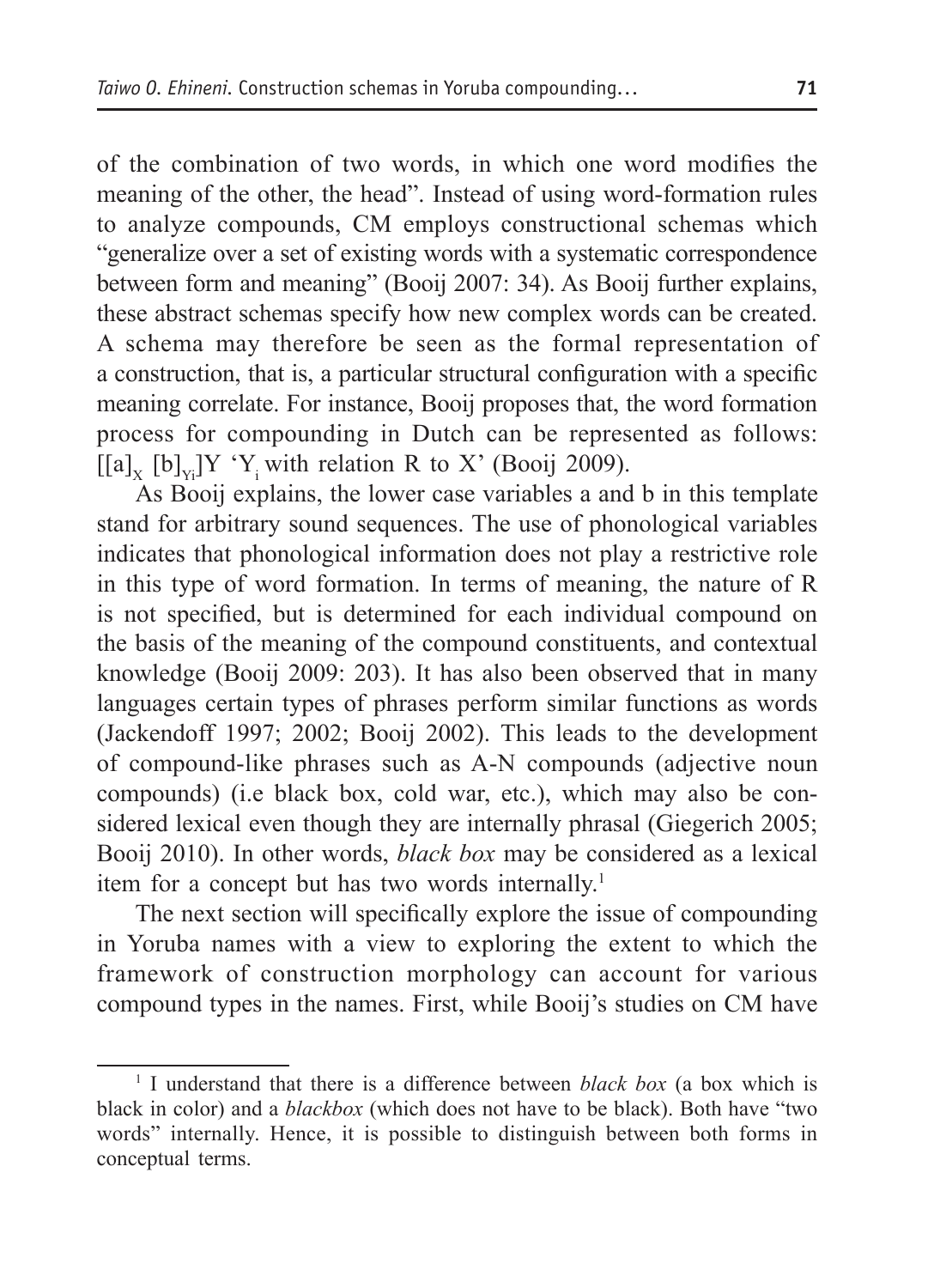identified a number of compound types in Dutch (including N-N, A-N, V-N) some other compound types may occur in Yoruba names. Second, and more significantly, is the fact that these compound types may reflect other patterns different from regular word formation patterns in Yoruba.

#### **4.1. Compounding in Yoruba personal names**

Compounding is a major word formation process in Yoruba (Akinlabi  $2001: 839$ ). However, it often involves noun + noun combinations and verb + noun combinations, such as the following words in  $(1)$ – $(8)$ which are examples cited from Adewole (1995: 46).

| (1) | eyelé     |                          | eye          | ilé                | 'pigeon'           |
|-----|-----------|--------------------------|--------------|--------------------|--------------------|
|     |           |                          | bird         | home               |                    |
| (2) | omobinrin | $\qquad \qquad -$        | QMO          | obìnrin            | 'girl'             |
|     |           |                          | child        | female             |                    |
| (3) | otíkà     | $\overline{\phantom{0}}$ | otí          | okà                | 'Guinea corn wine' |
|     |           |                          | wine         | Guinea.corn        |                    |
| (4) | ewyébè    |                          | $-$ ewé      | obè                | 'vegetable leaf'   |
|     |           |                          | leaf         | soup               |                    |
| (5) | wálé      |                          | wá           | ilé                | 'come home'        |
|     |           |                          | come         | home               |                    |
| (6) | wayo      |                          | WO           | $\alpha y \dot{o}$ | 'see joy'          |
|     |           |                          | see          | joy                |                    |
| (7) | sobè      |                          | se           | obè                | 'cook the stew'    |
|     |           |                          | make         | stew               |                    |
| (8) | délé      | $\overline{\phantom{0}}$ | $d\acute{e}$ | ilé                | 'arrive home'      |
|     |           |                          | get          | home               |                    |

In the above examples, the words in  $(1)$ – $(4)$  involve noun-noun (N-N) combinations, while (5)–(8) reveal noun-verb (N-V) combinations. The example, *ewébẹ̀* (4), unlike other examples, shows that the head occurs in a final position. However, in names, it is possible for other patterns to occur. Specifically, uncommon patterns such as noun + verb, noun + adverb, noun + adjective are possible as shown in  $(9)$ – $(12)$ .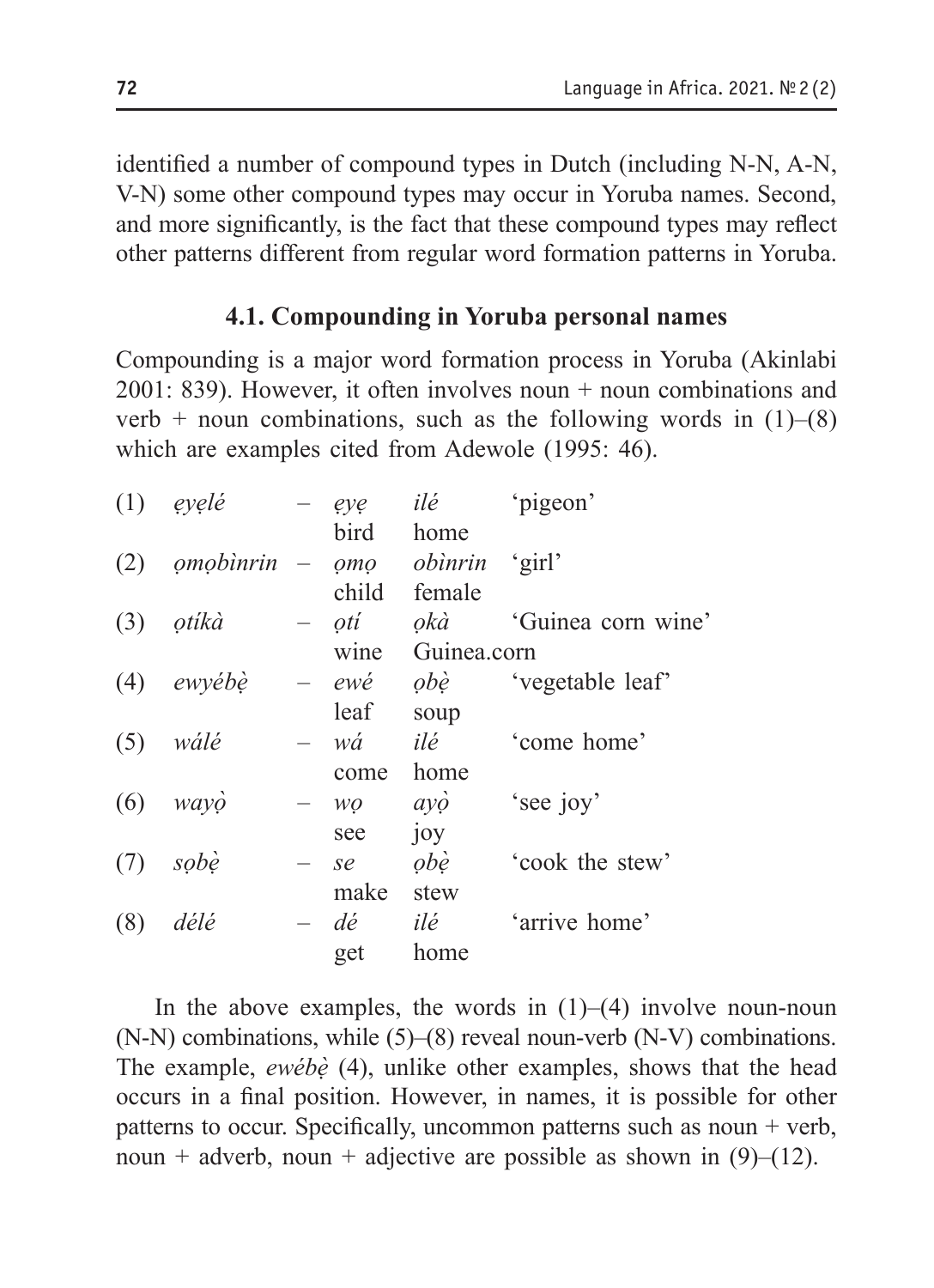| (9) | ògúnró – ògún                    |                          | ró                  | 'the god of iron stands'   |
|-----|----------------------------------|--------------------------|---------------------|----------------------------|
|     |                                  | $iron$ -god <sup>2</sup> | stand               |                            |
|     | $(10)$ ayobi                     | $ \partial y \phi$       | bí                  | 'joy is born'              |
|     |                                  | 10 <sub>V</sub>          | give.birth          |                            |
|     | $(11)$ <i>àyọni</i>              | $ \partial y \phi$       | ní                  | 'joy is possessed'         |
|     |                                  | joy                      | have                |                            |
|     | $(12)$ rántí                     | $- rán$                  | etí                 | 'remember'                 |
|     |                                  | <b>SOW</b>               | ear                 |                            |
|     | $(13)$ dipò                      | $- di$                   | púpò                | 'become many'              |
|     |                                  | be                       | many                |                            |
|     | $(14)$ adégún – adé              |                          | gún                 | 'the crown is established' |
|     |                                  | crown                    | ground <sup>3</sup> |                            |
|     | $(15)$ <i>olápo</i> – <i>olá</i> |                          | $p\dot{\rho}$       | 'wealth becomes plenty'    |
|     |                                  | wealth                   | plenty              |                            |
|     | $(16)$ ayéola – ayé              |                          | òla                 | 'the life of the future'   |
|     |                                  | life                     | tomorrow            |                            |
|     |                                  |                          |                     |                            |

It should be noted that the adjectives in (14) and (15) are deverbal adjectives and may also occur with nouns in names. The personal names in  $(9)$ – $(13)$  and  $(16)$  show that nouns can also combine with verbs and adverbs to form names. Essentially, these names do not only reflect common N-N combinations in nominal constructions in Yoruba; they may only occur in names. In other words, the patterns used in lexically deriving the names reveal different ways of word formation

<sup>2</sup> *Ògún* is the god of iron among the Yoruba orishas. These include *Sango* god of thunder, *Ifa* god of wisdom, *Osun* goddess of fertility, *Oya* goddess of beauty, *Yemọja* mermaid-goddess among others. It is common for Yoruba personal names to reflect religious affiliations to any of the different orishas.

<sup>&</sup>lt;sup>3</sup> The verb *gún* is used in different ways and may have different conotations. While the word *gún* literally means 'to grind' or 'to stab', it is also used as *gún lẹ̀* which means 'to be settled or established in a place'. Also, when the syntactic role of *gún*, either transitively or intransitively, may affect its meaning. Here, it is used intransitively and takes the meaning of settlement and establishment. If it is being used as a transitive verb, it would mean the crown hurts an object or a patient.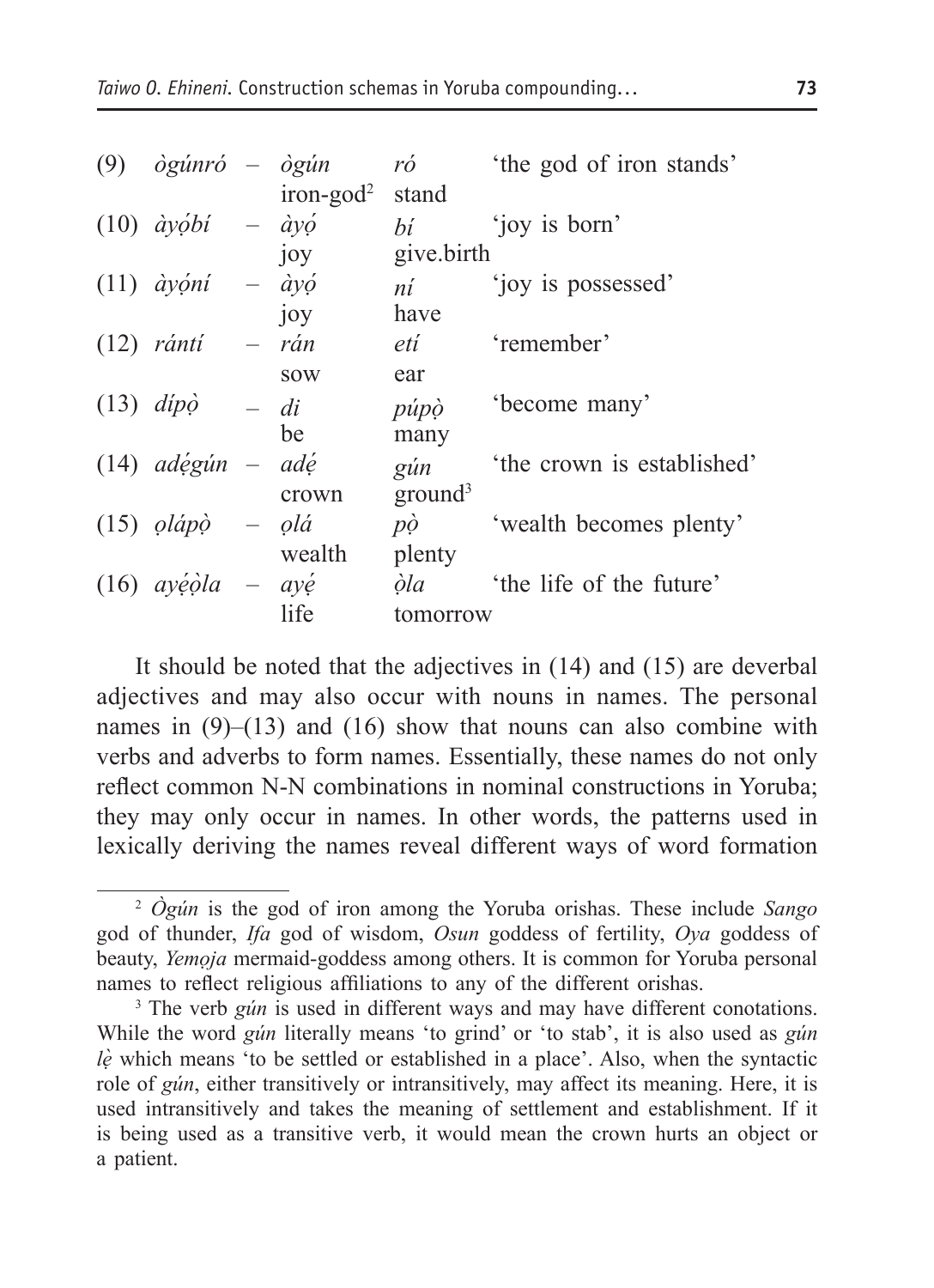in Yoruba. However, the personal names in (14)–(15) show a combinatorial possibility of nouns and adjectivals.

Based on the CM framework, construction schemas for various types of possible compound forms in Yoruba are presented in (17)–(21) below.

(17) N-V compound names:  $[[N]_{i} [V]_{j}]_{N}$ 

(18) N-Adj compound names:  $[[N]_i [A]_j]_{Ni}$ 

(19) N-Av compound names:  $[[N]_i [Av]_j]_{Ni}$ 

(20) N-N compound names:  $[[N]_{i} [N]_{j}]_{N}$ 

(21) V-N compound names:  $[[V]_{i} [N]_{j}]_{Nj}$ 

While several schemas are possible in Yoruba compound names, schemas such as  $[[N]$ <sub>i</sub>  $[N]$ <sub>j</sub>]<sub>Ni</sub> for N-N compound names and  $[[V]$ <sub>i</sub>  $[N]$ <sub>j</sub>]<sub>N<sub>j</sub></sub> for V-N compound names are more common in Yoruba regular nominal constructions. A more elaborate illustration of these various schemas with relevant examples is given in the Table 1.

*Table 1*

| $[[N]_{i} [N]_{i}]_{Ni}$                                      | $[[N]_{i} [V]_{i}]_{Ni}$ | $[[V]_{i} [N]_{i}]_{Ni}$                         | $[[N]_{i} [A]_{i}]_{Ni}$            | $[[N], [Av]_i]_{Ni}$        |  |
|---------------------------------------------------------------|--------------------------|--------------------------------------------------|-------------------------------------|-----------------------------|--|
| $ad\acute{e}$ - $\grave{o}$ go<br>crown-glory                 | $ay\^o-bi$<br>joy-born   | gba-adé<br>take-crown                            | $ola$ - $p\dot{o}$<br>wealth-plenty | ayé-òla<br>life-tomorrow    |  |
| adé-agbo<br>adé-yi<br>crown-crowd<br>crown-to turn            |                          | ayé-ké<br>wo-ilé<br>world-cherish<br>enter-house |                                     | àyò-ká<br>joy-about         |  |
| ibú-olá<br>ogún-ró<br>ocean-wealth<br>irongod-to stand        |                          | kò-ìyà<br>reject-poverty                         | adé-nlá<br>crown-big                | igbé-òla<br>living-tomorrow |  |
| $\dot{v}$ á-bò<br>iyì-olá<br>honor-wealth<br>mother-to return |                          | dì-ìrán<br>become-vision                         | <i>ibí-dún</i><br>birth-sweet       | àmò-ká<br>knowledge-about   |  |

**Schemas in Yoruba personal names**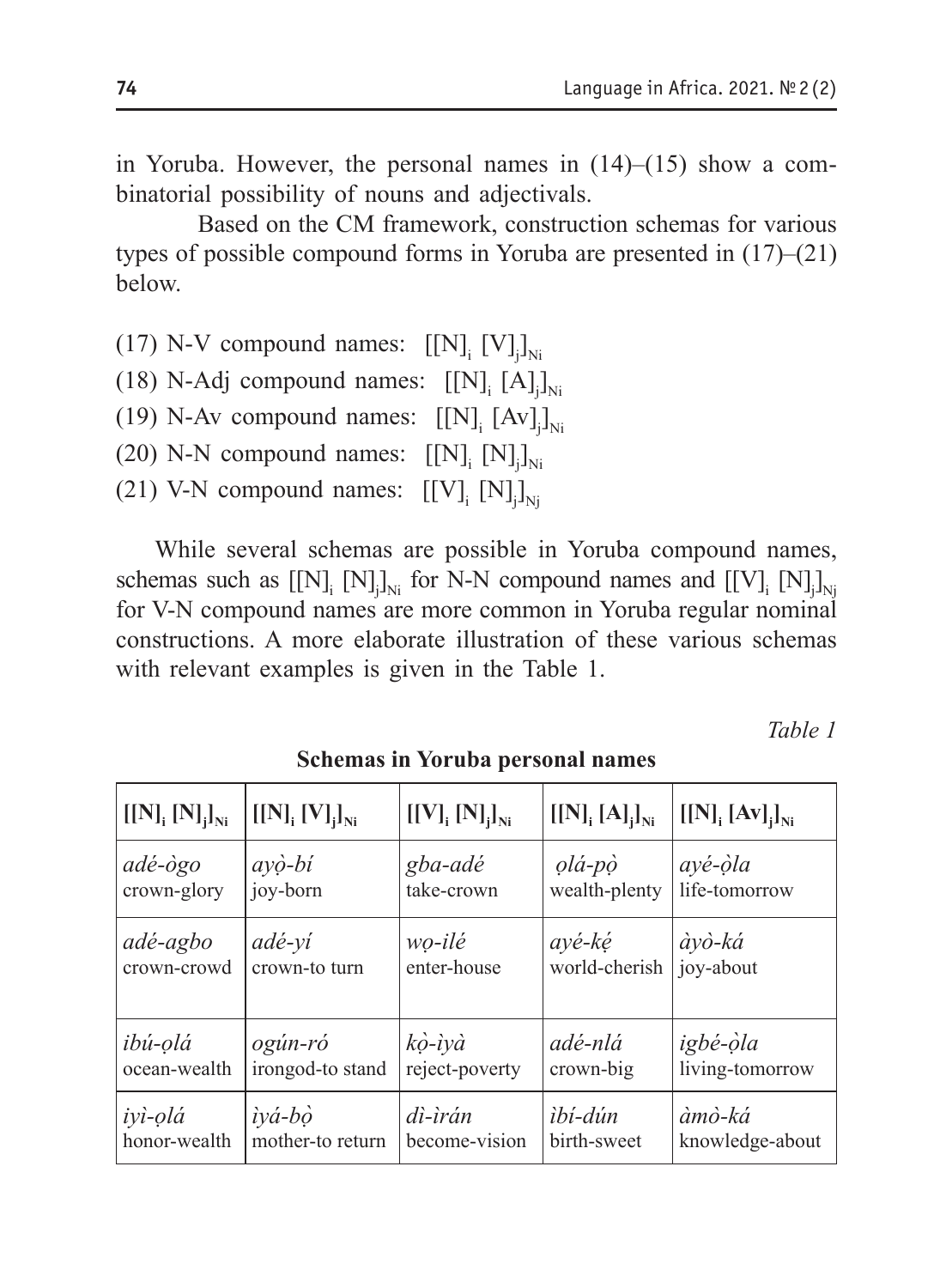First, all the compound structures specified above for Yoruba personal names have nouns which suggests that there are nominals. The meaning of each construction is a product of the holistic properties of that construction. This therefore confirms the view that "systematic properties of compounds need not be derived from the head, but can be seen as holistic properties of the compound construction" (Booij 2012: 345). Thus, each construction (each name) has a unique meaning based on the internal lexical properties of each construction.

### **4.2. Phonological processes in compound schemas**

A significant aspect of construction schemas in CM is that they reflect a variety of properties in a that is based on "a pairing of three types of information … labelled as PHON (phonological), SYN (syntactic), and SEM (semantics)" (Booij 2010: 429). Hence, based on the PHON category in construction schemas, there may be phonological processes unique to constructions reflected in their schemas. These phonological properties may reflect common phonological processes or show unique ones. In Yoruba, vowel elision has been observed to occur in Yoruba in intervocalic contexts (see Akinlabi & Oyebade 1987; Pulleyblank 1988; Orie & Pulleyblank 2002), however in compound personal names shown in (12) and (13) vowel elision occurs. These examples are repeated in (22) and (23).

|  |         |      | $(22)$ rántí – rán etí 'remember'                       |
|--|---------|------|---------------------------------------------------------|
|  | sow ear |      |                                                         |
|  |         |      | (23) $dip\dot{\phi} = di$ púp $\dot{\phi}$ become many' |
|  | be      | many |                                                         |

The personal names above follow the vowel deletion rule over a morpheme boundary since the vowels /e/ is deleted over the morpheme boundary in (22). However, in (23), a syllable is deleted instead of a vowel. Hence, in compound names, apart from vowel deletion in morpheme boundary (Orie & Pulleyblank 2002), a syllable may also be deleted. Also, this is a unique type of deletion because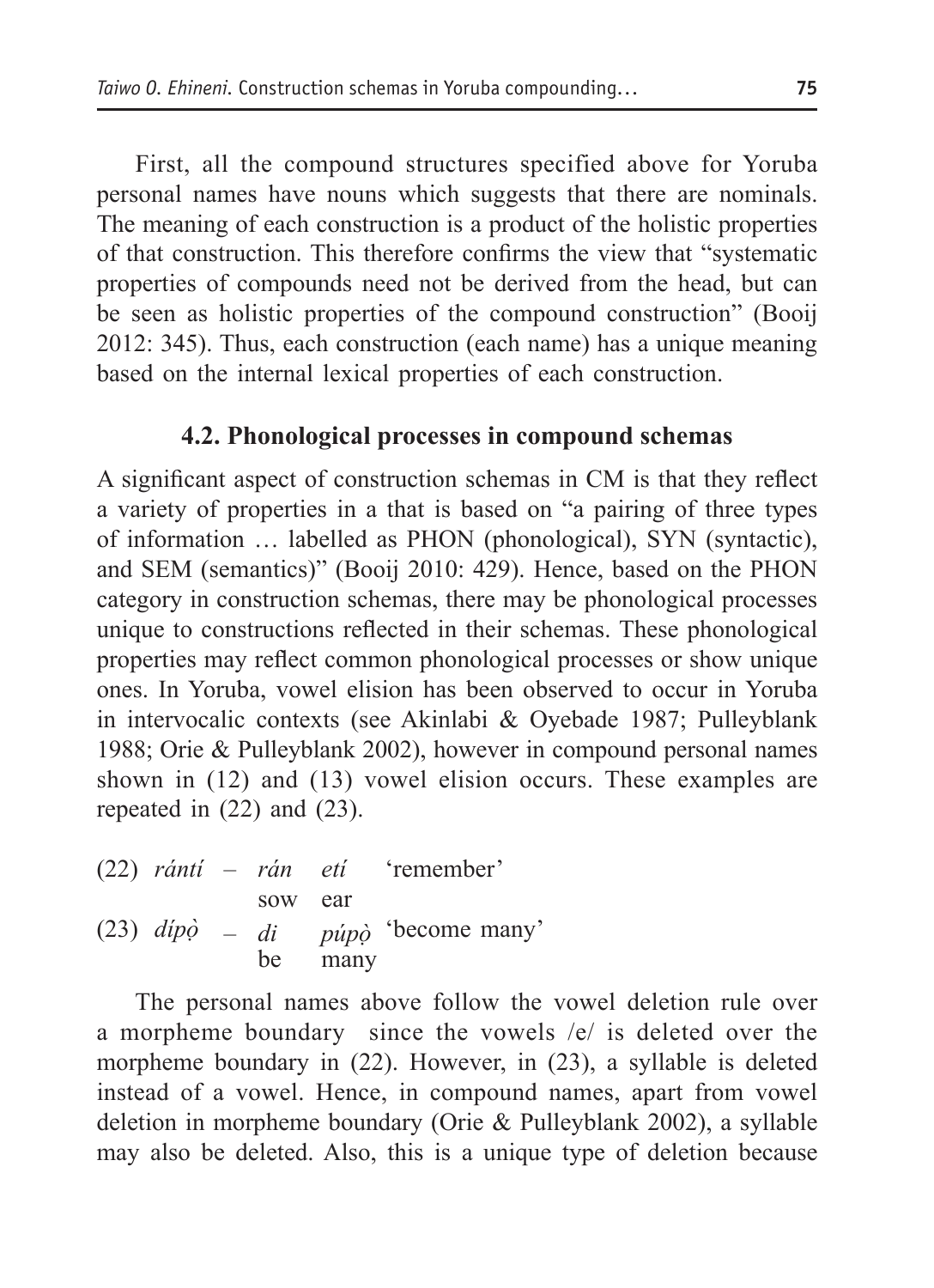it is not an intervocalic context. This form of vowel deletion is a constructional phonological property of personal names in Yoruba. In fact, vowel deletion may occur word initially as shown in (24)–(25).

| $(24)$ déolá       | – adé | olá      | crown of wealth'   |
|--------------------|-------|----------|--------------------|
|                    | crown | wealth   |                    |
| $(25)$ déoyè – adé |       | ovè      | crown of position' |
|                    | crown | position |                    |

Here, the deletion is not motivated by an intervocalic context since it occurs at the beginning of a word not between two vowels. Also, note that no deletion occurs in the intervocalic situation [dé-ọlá] in (24) and [dé-oyè] in (25) as would be expected as part of a vowel hiatus resolution strategies in Yoruba (Orie & Pulleyblank 2002) where vowel deletion disccused to occur to prevent vowel co-occurence over a morpheme boundary. Here, vowel deletion occurs word initially (where it is unusal) and does not intervocalically (where it is more common).

Another important phonological feature is consonant deletion, which may be seen in names in  $(26)$ – $(27)$ .

| $(26)$ <i>báatúndé – bàbá tún dé</i> 'The father has come again.' |                       |  |  |  |  |
|-------------------------------------------------------------------|-----------------------|--|--|--|--|
|                                                                   | father again come-PRF |  |  |  |  |
| (27) báájídé – bàbá jí dé <sup>4</sup> 'The father has woken.'    |                       |  |  |  |  |
|                                                                   | father wake come-PRF  |  |  |  |  |

<sup>4</sup> The morpheme *dé* is a verbal element that occurs in serial constructions common in Yoruba. Serial constructions are constructions where two or more verbs are strung together as a verb phrase. These constructions may be a sequence of verbs where the verbs occur consecutively with nothing intervening as in (i).

(i) *Mo sùn lọ* 1sg slept go 'I slept off'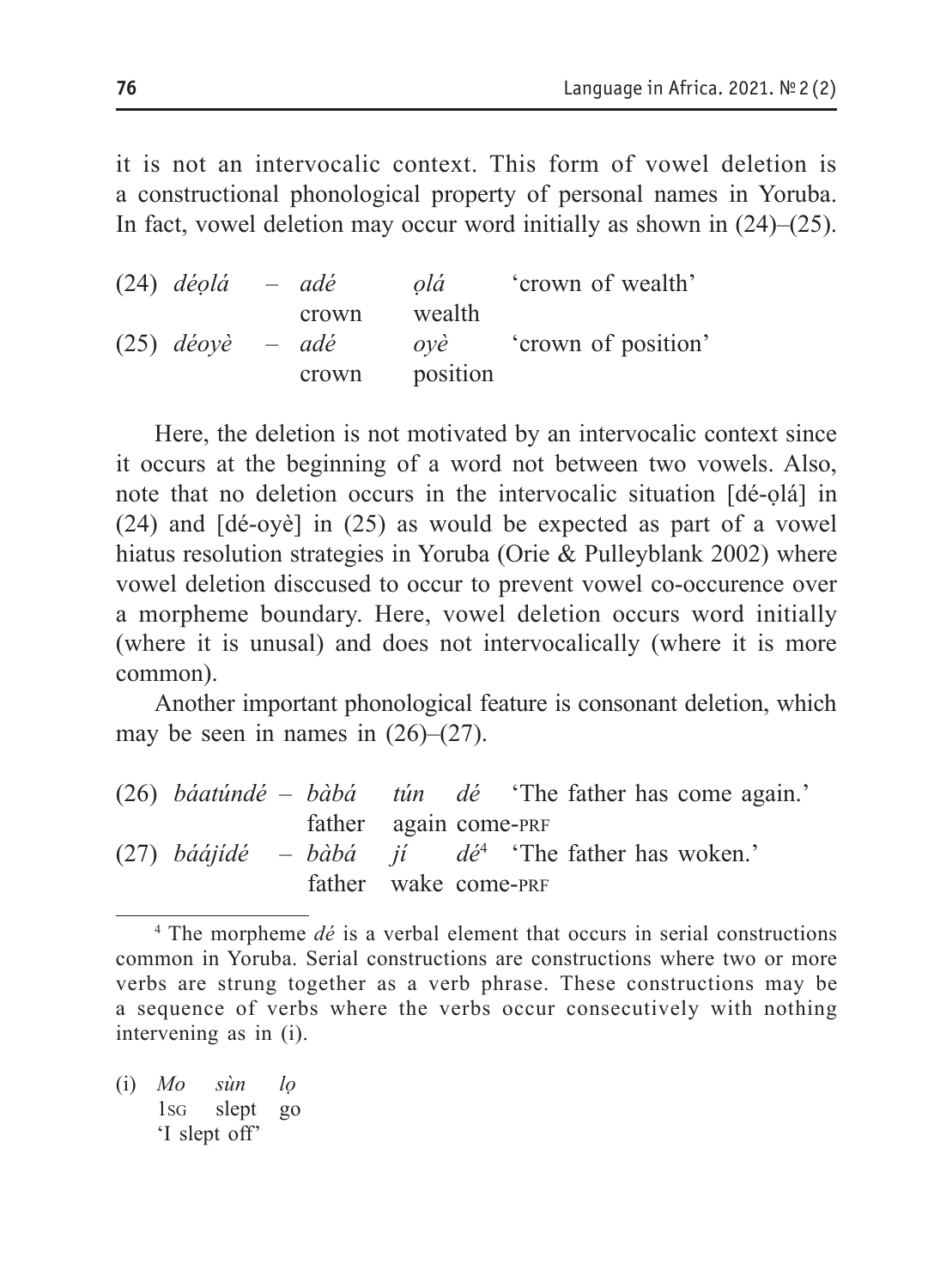Here, the consonant  $\sqrt{b}$  deletes in an intervocalic context  $[a - a]$ especially between two similar vowels. It is important to also note that this is not a morpheme boundary situation since *bàbá* is is not formed through the combination of *bà* and *bá* where each is a separate morpheme on its own. The morpheme bàbá 'father' is a single morpheme on its own. Hence, construction schemas of personal names may show unique phonological processes to typify the constructional properties of these personal names

### **4.3. Headedness in compounding**

A major area that has been debated widely in compounding is the issue of headedness. On this area, Booij (2009: 210) comments that "since Williams (1981) the importance of the notion 'head' for the analysis of morphological constructs has received new recognition and attention. It is clear that Williams' Right Hand Rule cannot be a rule in the sense of a universal since many languages have left-headed compounds". In other words, the position of the head is variable across languages. Similarly, in Yoruba names, the head in nominal N-N compounds may be left or right positioned. Thus, as illustrated above in table 1, compounds such as N-N, N-V, N-Adj and N-Adv may be considered left-headed, since the noun functions as head of the construction. For instance, in example *adéògo*, illustrated in (28).

(28) left headedness in Yoruba N-N name compounds



Or with the object of one of the verbs, coming in between the serialized verbs as shown in (ii).

(ii) *Mo gbé owó wá* 1sg carry money come 'I brought money.'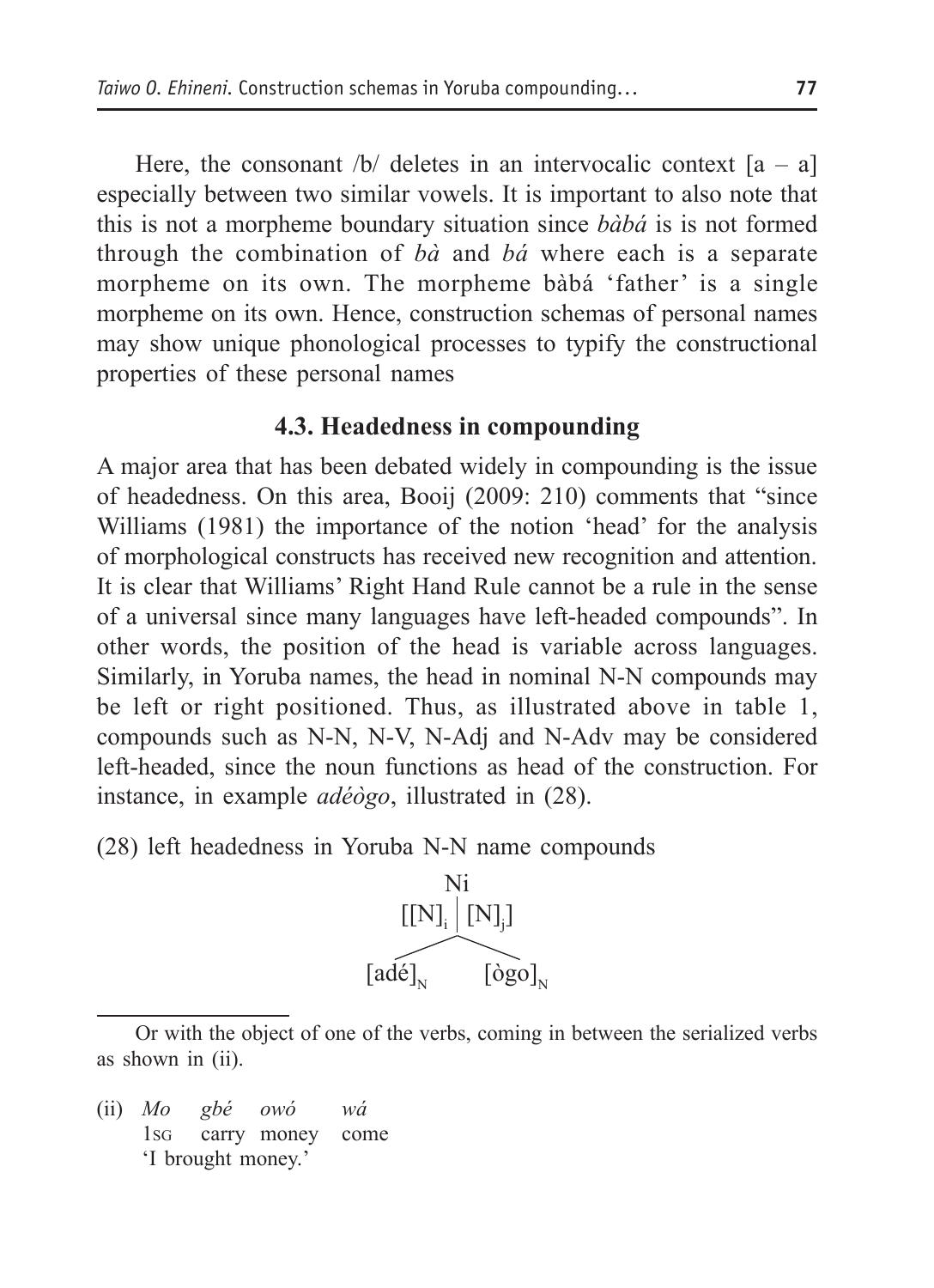The morpheme *adé* provides a major semantic input in the interpretation of the entire name. Note that it is the morpheme *adé*  'crown' that typifies the entire name *adéògo* as a kingship name. Hence, *adéògo* 'crown-glory' is a type of crown. The same left-head position occurs in other forms such as N-V, N-A and N-Av where the noun is the head of the nominal compound. However, V-N name compounds may be right-headed as shown in (29) below.

(29) right headedness in Yoruba name V-N compounds



The compound name *gba-adé* 'take-crown' is another form of kingship name, but has a V-N compound structure. Crucially, the noun *adé* 'crown' identifies this construction as a kingship name. Essentially, as shown in Yoruba names, V-N name compounds are right-headed and this is not uncoonected with the issue of verb transitivity, where the verb requires a noun object. This creates a VP structure where the V is the head of the phrase. However, in N-N name compounds, the position of the head may vary. Consider the name given in (30).

(30) left headedness in Yoruba N-N name compounds



The name *adé-ọlá* means 'crown-wealth' is a special kingship name with a N-N structure. Like other previous kingship names, the noun *adé* 'crown' provides the kingship orientation that distinguishes this name from other general names. Here, there are two nouns *adé* is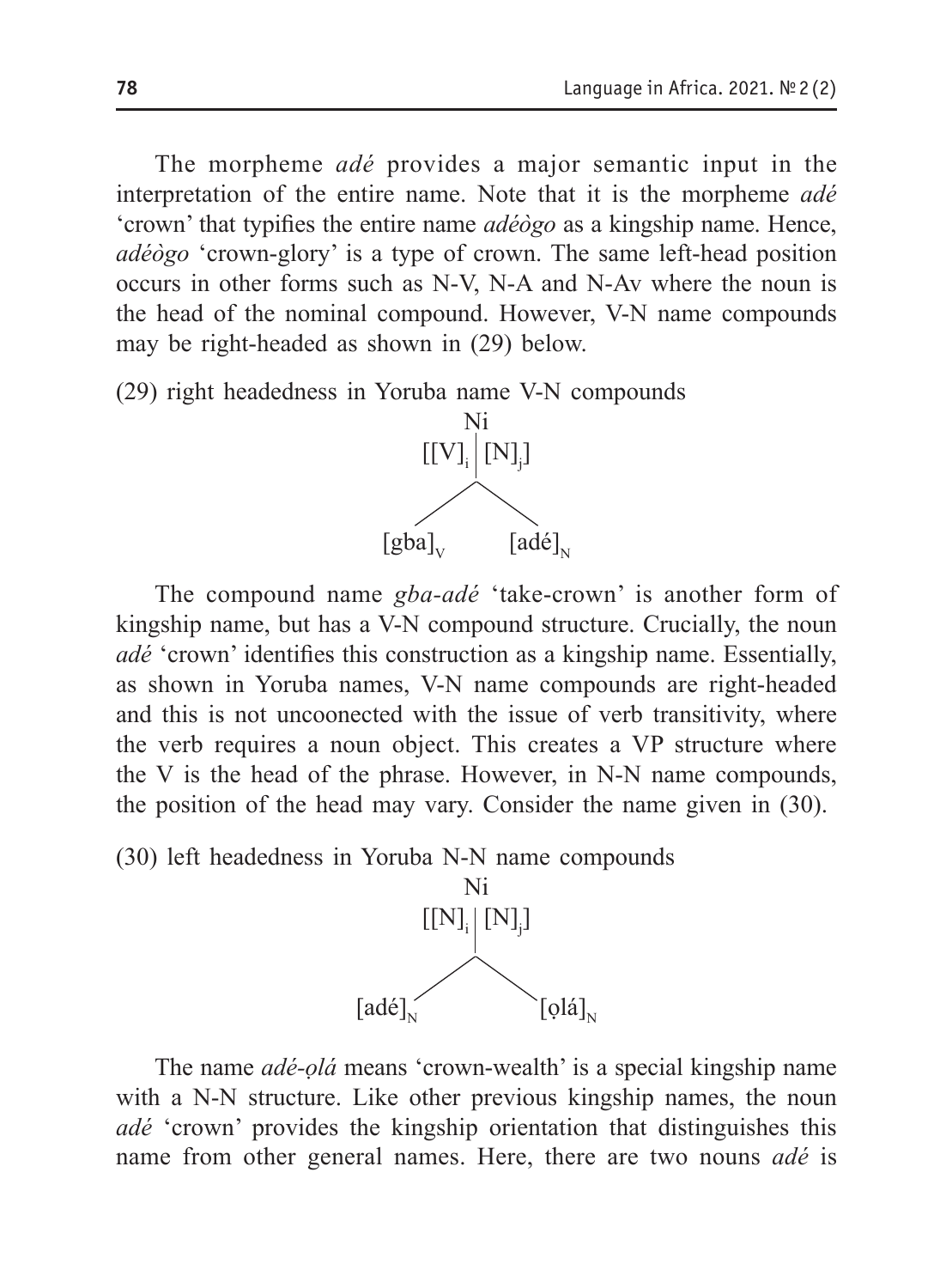the head and *ọlá* is the modifier since it depicts the typology of the crown. However, there could be other N-N name structures where the head category *adé*, which categorizes the entire name as kingship name, changes position. This positional change is shown in (31).



In *okùn-adé* 'rope-crown' the kingship lexical identifier is leftpositioned unlike in (30). This is a unique N-N structure. A reviewer suggested that this seems to relate to left-headedness, rather than rightheadeness arguing that okùn is the head, while Adé is the limiting modifier indicating possession citing examples such as *ilé Ade* 'Ade's house (lit. house Ade)', *ilé mi* 'my house (lit. house my)'. This is true in the context of Yoruba possessive constructions where the head precedes the modifier. However, in names, there may also be two types of heads – syntactic and semantic. The syntactic head may be positionally determined since it is based on the position within the structure as determined by grammar. However, the semantic head may not necessarily be, since it is determined by meaning. This is especially manifest in names such as *okùnadé* where the noun *adé* 'crown' provides the kingship categorization of the name and separates it from the multitude of other names. Hence, *adé* in the *okùnadé* name structure would be the semantic head while okún may be the syntactic head based on its positionality in the phrase. Essentially, the (semantic) head is variable in Yoruba compound names and significantly identifies a name category from other name categories in terms of meaning. More importantly, through the various compound structures that we have explored in this section, we suggest that Yoruba names may exhibit other combinations that are not common in Yoruba compound nominals.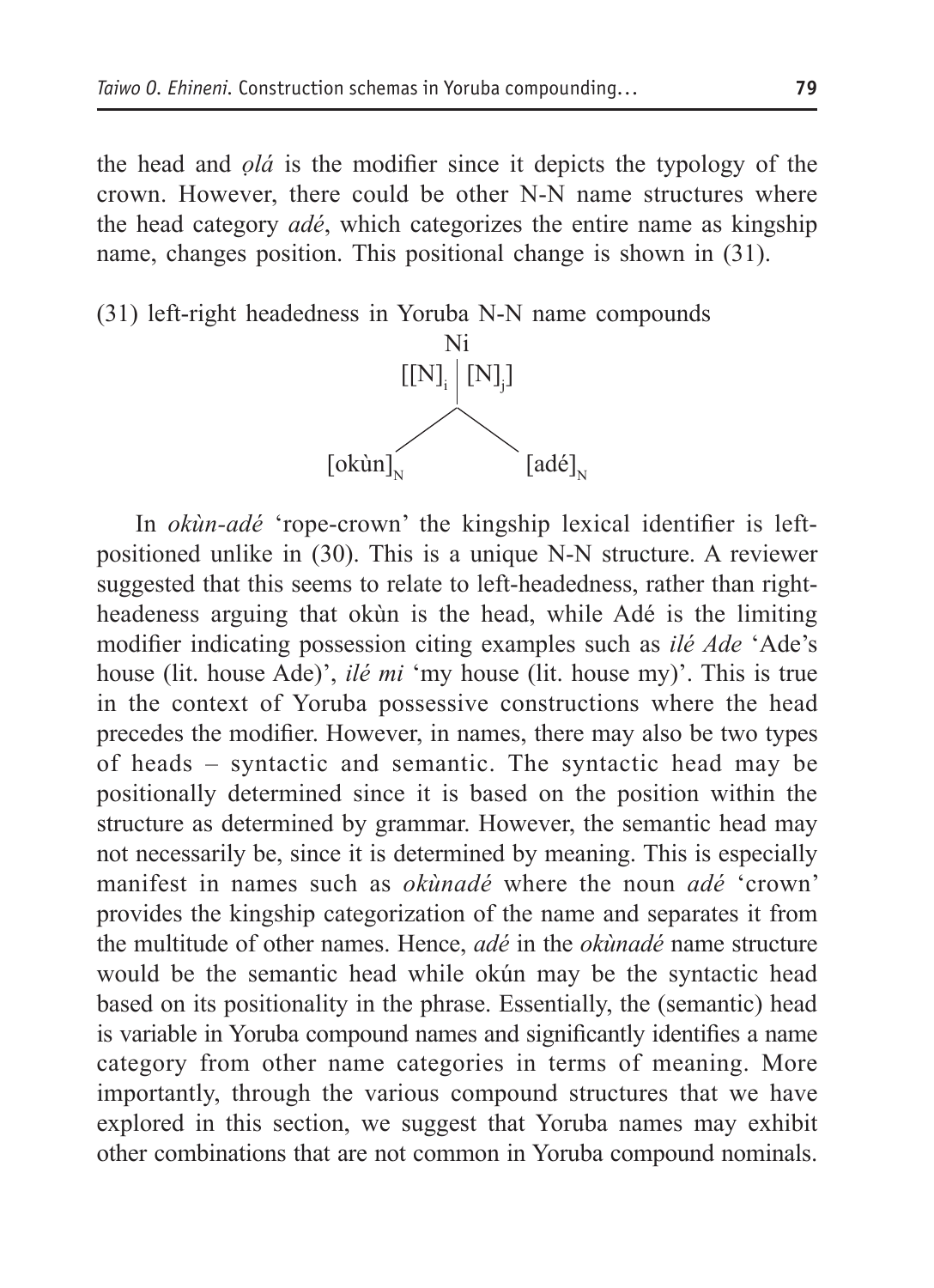## **5. Conclusion**

Following the CM framework, the paper shows that Yoruba personal names exhibit various construction patterns, these patterns include N-N, N-V, V-N, N-Adj and N-Adv. The position of the head is however variable. That is, in Yoruba names, the head in nominal compounds may be left or right positioned. Specifically, compounds such as N-N, N-V, N-Adj and N-Adv are considered left-headed since the noun functions as head of the construction, while V-N compounds are seen as right-headed where the nominal head occupies in a rightward position. However, in N-N structures, the head may be leftward or rightward as illustrated in kingship names *okùn-adé* 'rope-crown' (rightward) and *adé-ògo* 'crown-glory'. Here, the noun *adé* 'crown' is seen as the head since it provides the kingship orientation that principally distinguishes this name from other category of names. On the contrary, if we assume *okùn* to be the head in *okùn-adé* 'ropecrown', this would disqualify the construction as a unique kingship name headed by *adé*, just like the other examples discussed. This is also the case for V-N and N-V nominal compounds, where the N is seen as the head of the nominal construction. Hence, V-N is rightheaded while N-V is leftheaded. This distinction is illustrated by kingship names such as *gbá-adé* 'take-crown' and *adé-agbo* 'crown-crowd' where the *adé* 'crown' serves as the construction head, typifying these constructions as specifically kingship names. Arguably, as kingship names demonstrate, headedness is variable in Yoruba compounds.5

Finally, by employing a constructionist approach in our analysis, it is advanced that the framework of construction morphology may be applied to the study of Yoruba personal names. Through this framework, we show that each Yoruba name is a unique construction involving not

<sup>&</sup>lt;sup>5</sup> Again it is necessary to distinguish between a semantic head and a syntactic head, where in the V-N compound *gba-adé* 'take-crown', the V may be the syntactic head as a verbal construction, while the N is seen as the semantic head as a kingship nominal construction. However, in the N-V compound *adé-ògo* 'crown-glory', the N is the semantic head as well as the syntactic head.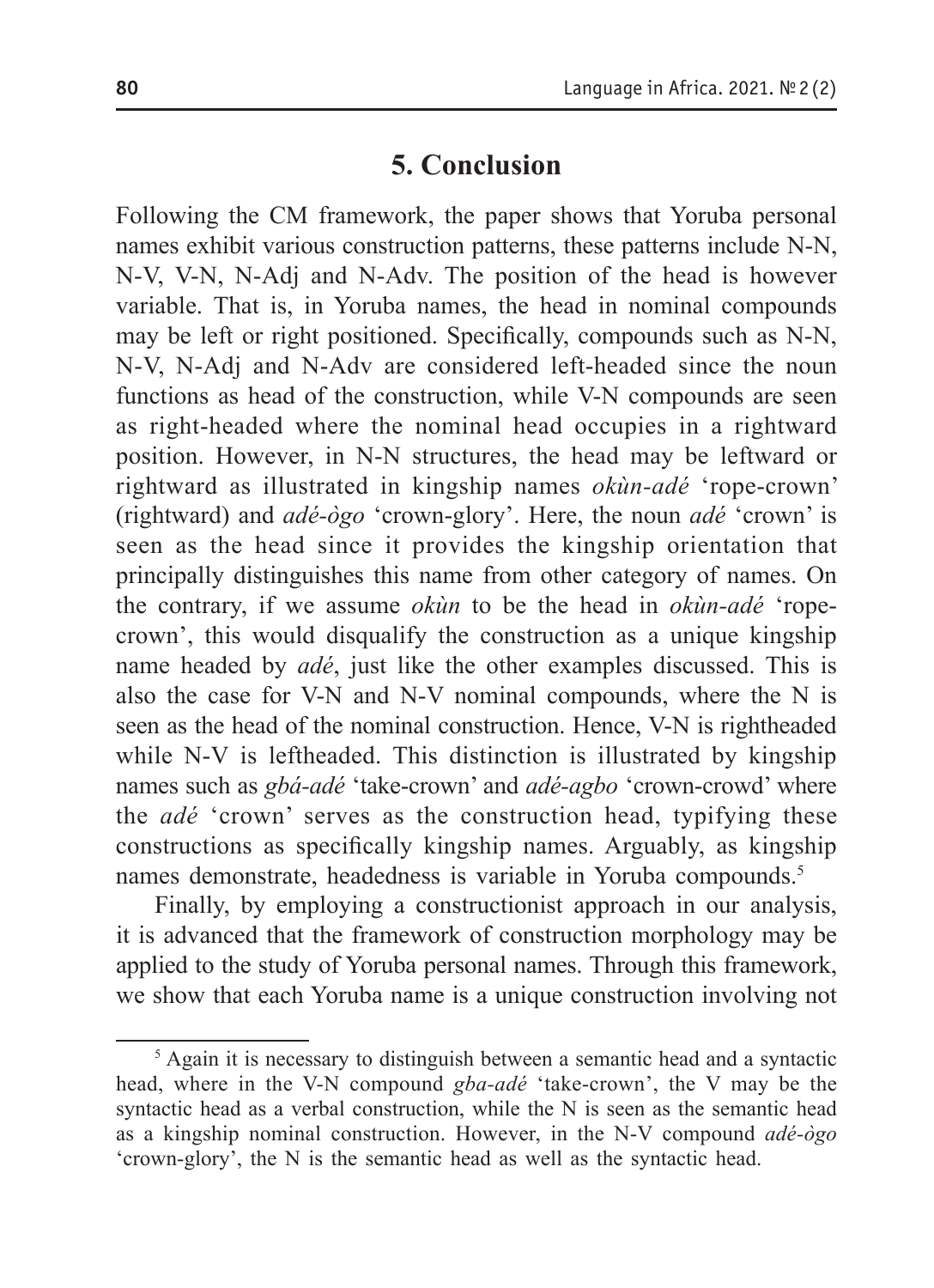only structural features but also phonological properties. These phonological properties may be unique to the schemas of personal names construction in Yoruba rather than being regular across other word formation contexts. It is therefore shown that Yoruba personal names may reflect compound schemas and these schemas are typified by unique properties and linguistic processes.

#### **Abbreviations**

| $PRF$ – perfective (aspect)           |
|---------------------------------------|
| $1SG - 1st$ person singular (pronoun) |
| $N - noun$                            |
| $V - verb$                            |
| $Av - adverb$                         |
|                                       |

#### **References**

- Ade-Ajayi, Jacob. 1965. *Christian missions in Nigeria: The making of a new elite*. London: Longman
- Adetugbo, Abiodun. 1982. Towards a Yoruba dialectology. In Afolayan, Adebisi. (ed.), *Yoruba language and literature*, 207–224. Ife – Ibadan: University Press.
- Adetugbọ Abiodun. 1973. The Yorùbá language in Yorùbá History in Sources of Yorùbá History. Ibadan: University Press Limited.
- Adewole, Samuel. 1995. *Word formation processes in Yoruba*. Los Angeles: University of California. (Ph.D. dissertation.)

Akinlabi, Akinbiyi. 2001. Yoruba. In Garry, Jane & Rubino, Carl (eds.), *Facts about the World's languages: An encyclopedia of the World's languages: past and present*, 836–841. New York – Dublin: HW Wilson.

- Booij, Geert. 2002. Constructional idioms, morphology, and the Dutch lexicon. *Journal of Germanic Linguistics* 14(4). 301–329.
- Booij, Geert. 2009. Compounding and construction morphology. In Lieber, Rochelle & Štekauer, Pavol (eds.), *The Oxford handbook of compounding*, 201–216. Oxford: Oxford University Press.
- Booij, Geert. 2010. *Construction morphology*. Oxford: Oxford University Press.
- Booij, Geert. 2013. Morphology in CxG. In Hoffmann, Thomas & Trousdale, Graeme (eds.), *The Oxford handbook of construction grammar*, 255– 273. Oxford: Oxford University Press.